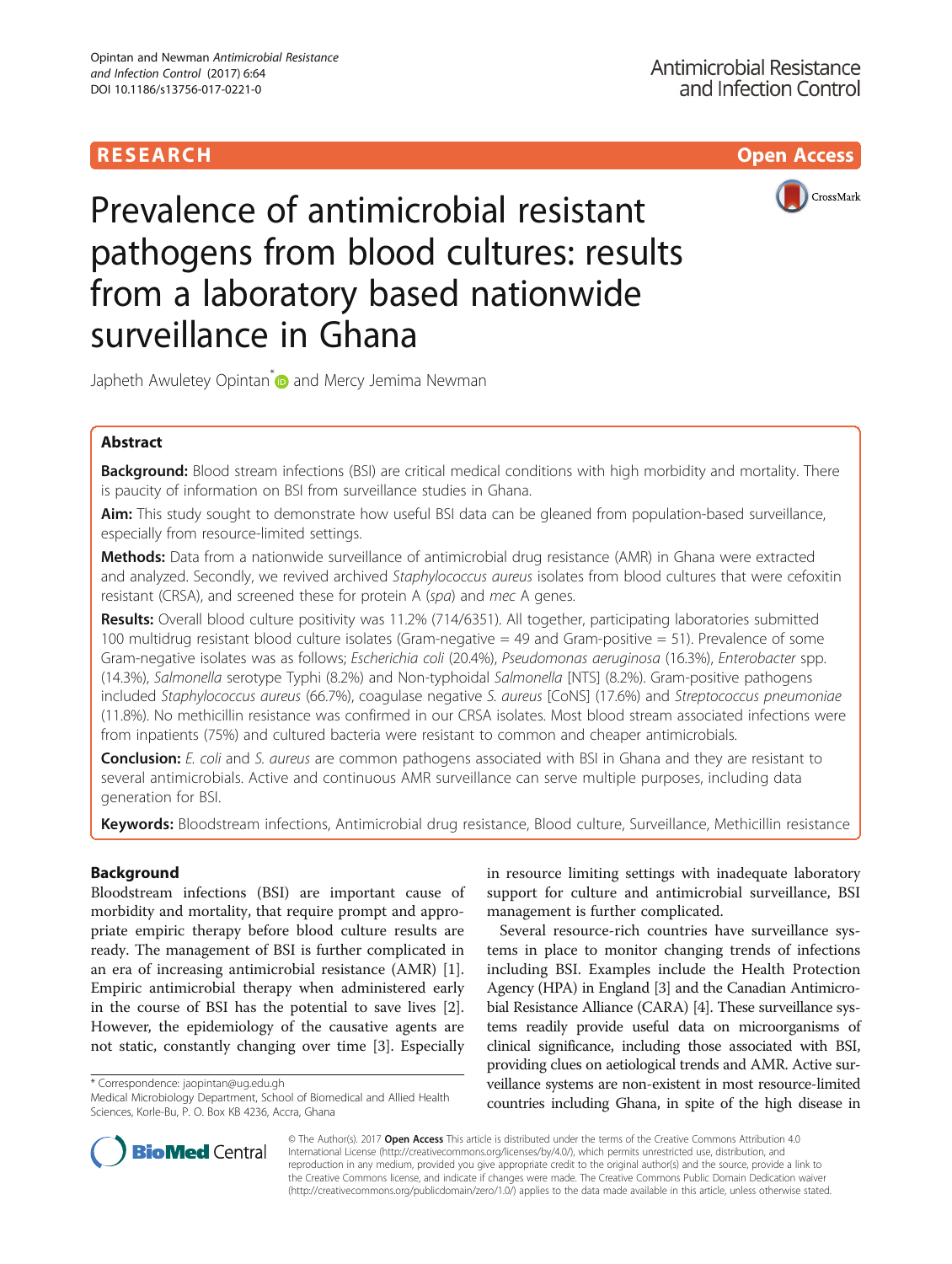these countries. Several local studies, especially in tertiary care facilities have been done in Ghana and elsewhere, but these are either disease condition or age specific [\[5](#page-4-0)–[8](#page-4-0)]. In a previous study, we presented the overall results of a nationwide surveillance. In that study, only about 40% of participating hospitals provided data on blood culture results. In the present study, we focused on blood stream infections and analyzed the data on blood culture results that we did receive by those 40% of participating hospitals. We did this to emphasize the importance of more detailed information that can be obtained from more detailed reporting, and to encourage better participation in such nationwide surveillance.

## **Mathods**

Data on bloodstream infections (BSI), including patient information, bacterial isolates and their antibiogram were electronically extracted from our surveillance records [\[9\]](#page-5-0). The Department of Medical Microbiology, School of Biomedical and Allied Health Sciences (DM-SBAHS) coordinated this surveillance, June–November 2014. Participating laboratories used in-house standard operating procedures to culture and to identify bacteria from all specimens submitted for bacteriological analysis. Antimicrobial susceptibility testing was done by the disc diffusion test, in accordance with the Clinical and Laboratory Standards Institute [[10](#page-5-0)] guidelines. Multiple drug resistant isolates, defined as resistance to more than two antimicrobial drug classes were submitted to DM-SBAHS. The location and description of participating laboratories are described elsewhere [\[9](#page-5-0)] and included Teaching, Regional, District and Faithbased hospitals in Ghana.

We analyzed data on all blood cultures submitted by participating laboratories to DM-SBAHS. To confirm methicillin resistant Staphylococcus aureus (MRSA), all stored cefoxitin-resistant S. aureus (CRSA) isolates were revived on blood agar plates. The identities of these CRSA were reconfirmed by Gram stain, catalase and tube coagulase tests. Genomic DNAs were extracted from pure CRSA isolates and were then screened by polymerase chain reaction for Staphylococcus-specific genes (spa and mecA), using previous protocols [[11](#page-5-0)]. Data on BSI were stratified by age, isolate source and hospital facility and were summarized in tables or percentages.

## Results

In total, 11 of 18 (61.1%) laboratories processed and submitted surveillance data on blood cultures. The overall culture positivity rate was 11.2% (714/6351) with great variabilities ranging between 4.7–27.3% (Table 1). Total number of non-duplicate multidrug resistant blood isolates received from participating laboratories was 100 (Gram-negative,  $n = 49$ ; Gram-positive,  $n = 51$ ). Blood

|              |  |  |  | <b>Table 1</b> Blood cultures processed and data submitted during |  |
|--------------|--|--|--|-------------------------------------------------------------------|--|
| surveillance |  |  |  |                                                                   |  |

| Laboratory code | Total blood cultures<br>processed | Positives,<br>rates (%) | Multi-drug resistant<br>isolates submitted<br>during surveillance |  |  |
|-----------------|-----------------------------------|-------------------------|-------------------------------------------------------------------|--|--|
| BaS             | 315                               | 86 (27.3)               | 41                                                                |  |  |
| AcL             | 226                               | 54 (23.9)               | 16                                                                |  |  |
| WsE             | 505                               | 43 (8.5)                | 14                                                                |  |  |
| NoT             | 1376                              | 102(7.4)                | 13                                                                |  |  |
| AsK             | 3610                              | 398 (11.0)              | 7                                                                 |  |  |
| CeU             | 13                                | 3(23.1)                 | 1                                                                 |  |  |
| AsO             | 146                               | 16 (10.9)               | 1                                                                 |  |  |
| BaB             | 21                                | 1(4.7)                  | 1                                                                 |  |  |
| EaK             | 95                                | 8(8.4)                  | 1                                                                 |  |  |
| UeB             | 44                                | 3(6.8)                  | 1                                                                 |  |  |
| Total           | 6351                              | 714                     | 100                                                               |  |  |

Teaching hospitals: Tamale (NoT) and Komfo Anokye (AsK). Regional hospitals: Sunyani (Bas), Eastern (EaK) and Upper East (UeB). District hospital: LEKMA (AcL), Faith base: St Patrick, Offinso (AsO), St Patrick Holy Family, Berekum (BaB). Quasi-government hospital: University, Cape Coast (CeU). Zonal public health reference laboratory: Sekondi (WsE)

culture Gram-negative (GN) isolates included Escherichia coli (20.4%), Pseudomonas aeruginosa (16.3%), Enterobacter spp. (14.3%), Salmonella Typhi (8.2%) and Non-Typhoidal Salmonella [NTS] (8.2%). E. coli was predominantly isolated from patients aged older than 10 years. Other GN rods like typhoidal and NTS were mostly recovered from children less than 10 years of age [Table [2\]](#page-2-0). Gram-positive (GP) isolates included Staphylococcus aureus (66.7%), coagulase negative Staphylococcus [CNS] (17.6%) and Streptococcus pneumoniae (11.8%). Staphylococus and Streptococcus were generally recovered from children less than 10 years. However many patients with staphylococcal associated BSI had missing data for age (Table [2\)](#page-2-0). Multidrug resistant isolates were predominately recovered from inpatients (>70%). Tables [3](#page-2-0) and [4](#page-3-0) show the prevalence of antimicrobial drug resistance of epidemiologically important GN and GP bacterial isolates, respectively.

In total, 4 of 6 CRSA were successfully revived and molecularly screened for MRSA (mecA and spa genes). None of these tested positive for MRSA, both negative for *mecA* and *spa* genes.

## **Discussion**

To inform empiric antibiotic guidelines at institutional level, one requires regular review of pathogen spectrum and antibiogram. Critical medical information to manage BSI could be gleaned from population-based or nosocomial surveillance systems [\[6](#page-4-0), [8,](#page-4-0) [12](#page-5-0)–[16\]](#page-5-0). However, the current trend for investigating BSI is to use populationbased approaches [[15, 17\]](#page-5-0). Information from such systems becomes even more useful when they are designed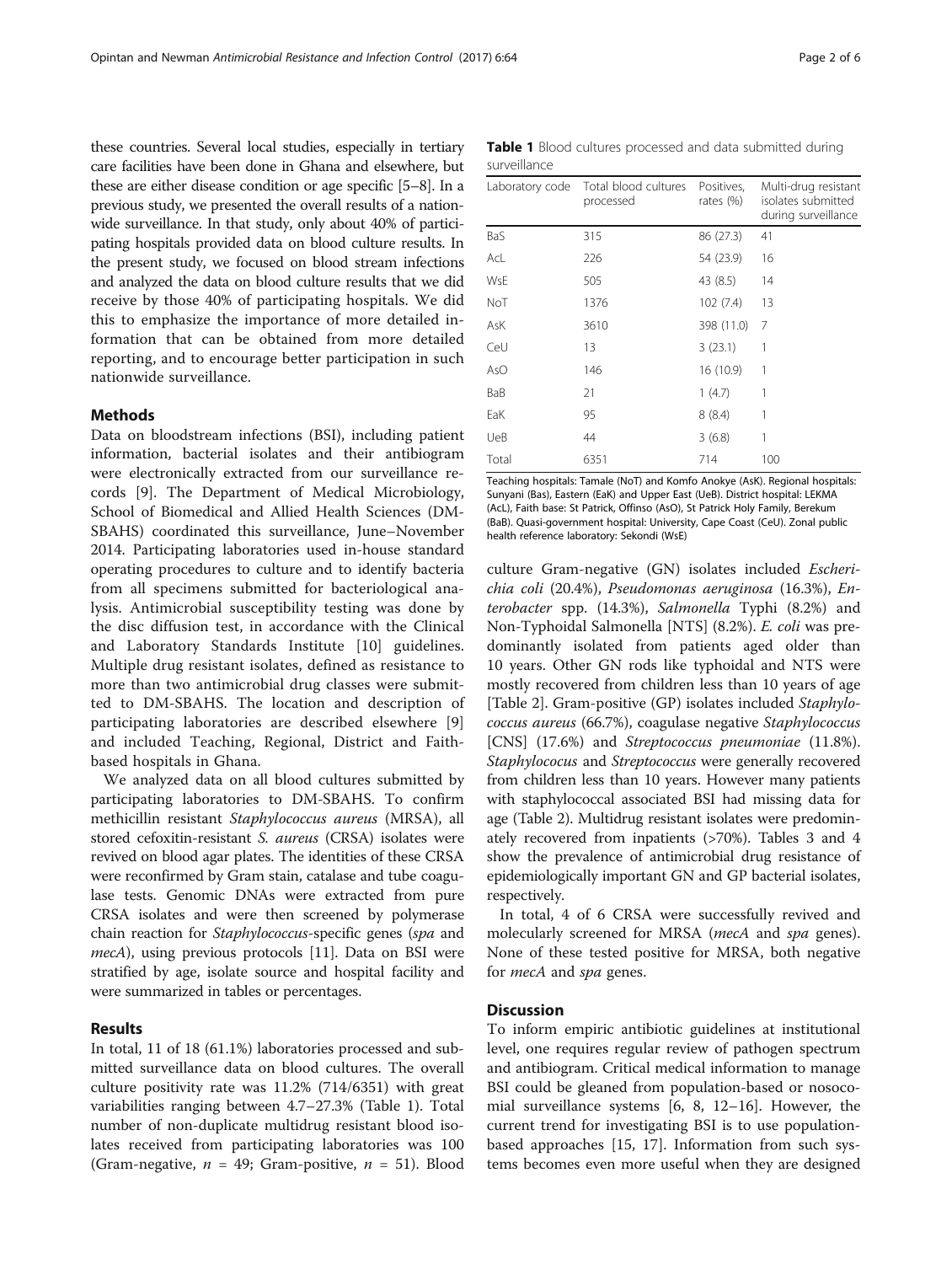| Bloodstream isolates        | n (%)          | Isolate source |                |                            | Age categories/years     |                |                          |                |                |                            |
|-----------------------------|----------------|----------------|----------------|----------------------------|--------------------------|----------------|--------------------------|----------------|----------------|----------------------------|
|                             |                | In-patient     | Out-patient    | Not indicated <sup>a</sup> | $\,<\,1$                 | $1 - 10$       | $11 - 30$                | $31 - 50$      | $> 50\,$       | Not indicated <sup>a</sup> |
| Gram negatives ( $n = 49$ ) |                |                |                |                            |                          |                |                          |                |                |                            |
| Escherichia coli            | 10             | 9              | $\mathbf{1}$   |                            |                          | ٠              | 3                        | $\overline{2}$ | $\overline{2}$ | $\overline{2}$             |
| Salmonella Typhi            | $\overline{4}$ | $\overline{2}$ | $\overline{2}$ |                            | $\overline{\phantom{a}}$ | $\overline{4}$ | $\overline{\phantom{a}}$ |                |                |                            |
| Non-Typhoidal Salmonella    | 4              | $\overline{4}$ |                |                            | 2                        | $\overline{2}$ |                          |                |                |                            |
| Enterobacter spp            | 7              | 6              | $\mathbf{1}$   |                            | 3                        |                | 1                        |                |                | 2                          |
| Serratia marcescens         | $\overline{4}$ | 4              |                |                            |                          | $\overline{2}$ |                          |                |                |                            |
| Serratia spp                | 2              | $\overline{2}$ |                |                            | ۰                        | $\overline{2}$ |                          | $\overline{a}$ |                |                            |
| Klebsiella pneumoniae       | $\overline{2}$ | $\overline{2}$ |                |                            |                          | $\overline{2}$ |                          |                |                |                            |
| Citrobacter korseri         |                |                |                |                            |                          |                |                          |                |                |                            |
| Citrobacter spp             | 5              | 5              |                |                            | $\mathcal{P}$            | 3              |                          |                |                |                            |
| Acinetobacter               |                |                |                |                            |                          |                |                          |                |                |                            |
| Pseudomonas aeruginosa      | 8              | 6              |                |                            | 3                        |                | $\overline{a}$           |                | 2              |                            |
| Proteus mirabilis           | $\overline{1}$ |                |                |                            |                          |                | 1                        |                |                |                            |
| Gram positives ( $n = 51$ ) |                |                |                |                            |                          |                |                          |                |                |                            |
| Staphylococcus aureus       | 34             | 23             | 8              | 3                          | 11                       | 10             | 3                        | 1              | $\overline{2}$ | 7                          |
| CNS                         | 9              | 8              |                |                            | 3                        | $\overline{2}$ | $\mathbf{1}$             | $\overline{a}$ |                | $\overline{2}$             |
| Streptococcus pneumoniae    | 6              | 5              | $\mathbf{1}$   |                            | $\overline{2}$           | 3              |                          |                |                |                            |
| Streptococcus pyogenes      |                |                |                |                            |                          |                |                          |                |                |                            |
| Enterococcus spp            |                |                |                |                            |                          |                |                          |                |                |                            |
| Totals                      | 100            | 75             | 15             | 5                          | 30                       | 29             | 10                       | 5              | 8              | 16                         |

<span id="page-2-0"></span>Table 2 Gram negative and positive multiple drug resistant isolates from surveillance records

CNS, Coagulase negative Staphylococcu

-indicates not applicable

<sup>a</sup>unavailable date

to capture additional indicators. For example, illness severity as indicated by Pitt bacteraemia score, [[18](#page-5-0)] receipt of adequate antimicrobial regimen, [[19](#page-5-0)] primary source of infection, and the presence or absence of malignancies [\[20](#page-5-0)]. Previous studies on BSI in Ghana were limited to tertiary facilities and restricted to particular age category [\[8](#page-4-0), [16](#page-5-0), [21](#page-5-0), [22](#page-5-0)]. The current study used populationbased surveillance to investigate BSI.

Overall blood culture positivity rate was only about 11% with a wide variability range (between 4.7% to 27%)

Table 3 Antibiogram of epidemiologically important Gram negative blood culture isolates

| Antimicrobial agent           | E. coli ( $n = 10$ ) | S. Typhi $(n = 4)$ | NTS $(n = 4)$    | Pseudomonas ( $n = 8$ ) | Enterobacter ( $n = 7$ ) |  |
|-------------------------------|----------------------|--------------------|------------------|-------------------------|--------------------------|--|
|                               | n, (% resistant)     | n, (% resistant)   | n, (% resistant) | n, (% resistant)        | n, (% resistant)         |  |
| Ampicillin                    | 10(100)              | 4(100)             | 3(100)           | 8(62.5)                 | 7(100)                   |  |
| Cefuroxime                    | 8(87.5)              | 3(66.6)            | 3(50)            | 6(66.7)                 | 7(85.7)                  |  |
| Cefotaxime                    | 9(88.9)              | 4(50)              | 3(60)            | 8(87.5)                 | 7(85.7)                  |  |
| Meropenem                     | 8(12.5)              | 3(0)               | 4(0)             | 5(20)                   | 5(0)                     |  |
| Amikacin                      | 8 (0)                | 2(0)               | 2(0)             | 8(12.5)                 | 3(33.3)                  |  |
| Gentamicin                    | 10(30)               | 4(25)              | 3(50)            | 8(25)                   | 5(80)                    |  |
| Ciprofloxacin                 | 10(60)               | 2(100)             | <b>ND</b>        | 8(12.5)                 | 4(25)                    |  |
| Levofloxacin                  | 7(42.9)              | 2(50)              | <b>ND</b>        | <b>ND</b>               | <b>ND</b>                |  |
| Trimethoprim/Sulfamethoxazole | 10(100)              | 4(50)              | 3(100)           | 8(75)                   | 7(71.4)                  |  |
| Chloramphenicol               | 9(100)               | 4(50)              | 3(100)           | 7(71.4)                 | 7(57.2)                  |  |
| Tetracycline                  | 10(100)              | 4(50)              | 3(50)            | 8(62.5)                 | 5(80)                    |  |

NTS Non-typhoidal Salmonella, ND indicates not done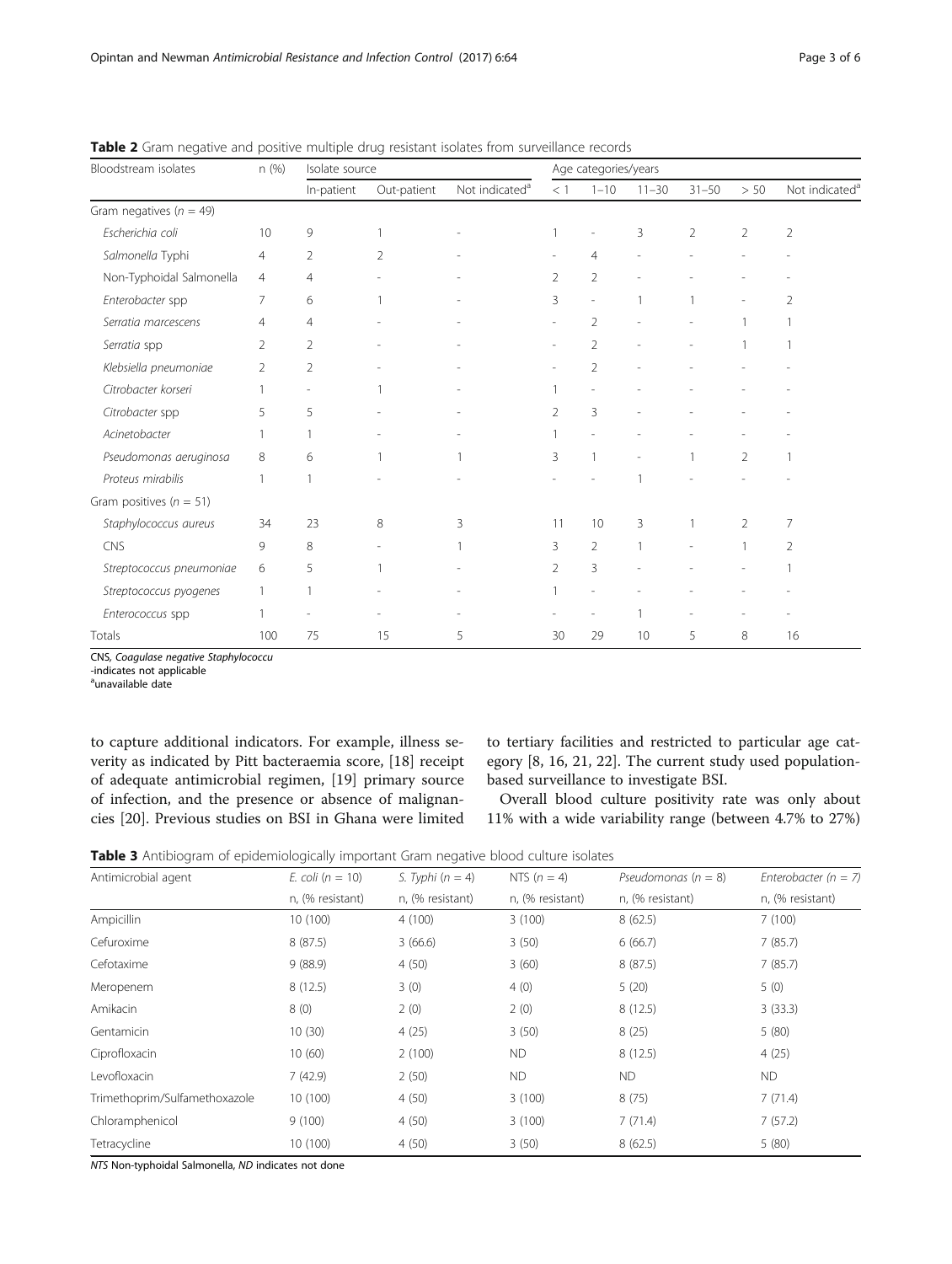| Antimicrobial agent           | Staph aureus ( $n = 34$ ) | CNS $(n = 9)$   | S. pneumoniae $(n = 6)$ |  |
|-------------------------------|---------------------------|-----------------|-------------------------|--|
|                               | n, % resistance           | n, % resistance | n, % resistance         |  |
| Penicillin                    | 26(23.1)                  | 6(0)            | 6(0)                    |  |
| Ampicillin                    | 30 (100)                  | 8(100)          | 6(0)                    |  |
| Cloxacillin                   | 14 (100)                  | 4(0)            | <b>ND</b>               |  |
| Flucloxacillin                | 17(14.3)                  | 1(0)            | <b>ND</b>               |  |
| Augmentin                     | 12 (75)                   | <b>ND</b>       | <b>ND</b>               |  |
| Cefuroxime                    | 26 (53.8)                 | 6(16.7)         | <b>ND</b>               |  |
| Cefotaxime                    | 14(71.4)                  | 8(62.5)         | <b>ND</b>               |  |
| Gentamicin                    | 30(30)                    | 8(25)           | 6(16.7)                 |  |
| Ciprofloxacin                 | 29 (34.5)                 | 8(62.5)         | 6(50)                   |  |
| Trimethoprim/Sulfamethoxazole | 30 (70)                   | 8(100)          | 6(0)                    |  |
| Erythromycin                  | 5(64)                     | 8 (83.3         | 6(66.7)                 |  |
| Tetracycline                  | 31(77.5)                  | 8(100)          | 6(83.3)                 |  |
| Vancomycin                    | 15(0)                     | <b>ND</b>       | 2(0)                    |  |

<span id="page-3-0"></span>Table 4 Antibiogram of epidemiologically Gram positive blood culture isolates

CNS Coagulase negative Staphylococcus, ND indicates not done

across the 10 surveillance sites in Ghana. These rates have serious implications on patient care and also reflect blood culture capabilities in the respective hospitals. A combination of the following reasons may apply; some patients already on antibiotics prior to specimen collection, misdiagnosis from clinicians or laboratories using inadequate culture methods. It is worth noting that most of the regional hospitals in this study use the BACTEC blood cultures systems, but are usually short of one supply or the other. Alizadeh and colleagues however showed that both BACTEC and conventional blood culture methods have high validity [\[23](#page-5-0)]. We propose that the BACTEC and conventional blood culture methods should be used complementarily, especially in resourcelimited countries, where consumables for the BACTEC are often in short supply. Infrastructure for blood culture services, whether BACTEC or conventional should be available for BSI diagnosis and management. Several studies in Ghana [\[8](#page-4-0), [22\]](#page-5-0) had blood culture positivity rates greater than 20% and in a large Indian study with over 135,000 cultures, a 14% rate was observed [\[24](#page-5-0)]. In a meta-analysis review, Reddy and colleagues identified bloodstream infections in 13.5% and 8.2% adults and children, respectively, with overall in-hospital case fatality rate of about 18% [[25](#page-5-0)]. Our analysis did not follow up on patient outcomes but poor laboratory infrastructure and inadequate diagnostics, often results in poor treatment outcomes, sometimes confusing malaria bloodstream infections with other pathogens [[25\]](#page-5-0).

We found slightly more Gram-positive bacteria (GPB) in association with BSI in the current study, contrary to the Gram-negative bacteria (GNB) observed in several studies in Ghana [\[8](#page-4-0), [22\]](#page-5-0) and elsewhere [\[26](#page-5-0)]. Among the

GNB, E coli was responsible for about a fifth of the BSI in the current study. Elsewhere, patient specific studies have generally associated *E. coli* to BSI [[6, 8,](#page-4-0) [22\]](#page-5-0). On the contrary, in Europe, though  $E$  coli was previously topping the list of organisms associated with BSI, this has currently given way to MRSA [[3,](#page-4-0) [14\]](#page-5-0). E coli associated BSI in most cases is secondary to focal infections such as urinary tract, abdominal, hepato-biliary sepsis, or surgical site infections [[3\]](#page-4-0). An association with central vascular lines has also been reported [[13\]](#page-5-0). Besides E. coli, S. Typhi and NTS were other GNB with higher prevalence, especially among children with ages less than 10 years. Compared to resource-rich countries where Salmonella (whether typhoidal or nontyphoidal) is almost never implicated in BSI [\[3](#page-4-0), [4,](#page-4-0) [14\]](#page-5-0), persistently, this organism is a common cause of GN sepsis in resource limiting countries [\[7](#page-4-0), [8](#page-4-0), [22, 24, 27\]](#page-5-0). It is generally difficult to distinguish between community and hospital acquired BSI. However, Pseudomonas is often associated with hospital-acquired BSI, often related to indwelling devices. In the current study Pseudomonas was responsible for more than 16% of all GN BSI.

Among the GPB, Staphylococcus and CNS were the predominant organisms, together accounting for greater than 80% of all GP sepsis. Staphylococcus was found more in patients less than 30 years of age, whilst CNS was found in children less than 10 years. Higher frequencies of GPB have been implicated in some earlier BSI studies from the USA and Canada [[14\]](#page-5-0). GPB dominates in places where more prosthetic devices, mainly intravenous catheters, invasive procedures and specific procedures are done [\[28\]](#page-5-0). We did not confirmed MRSA in the current study. Meanwhile, studies from the largest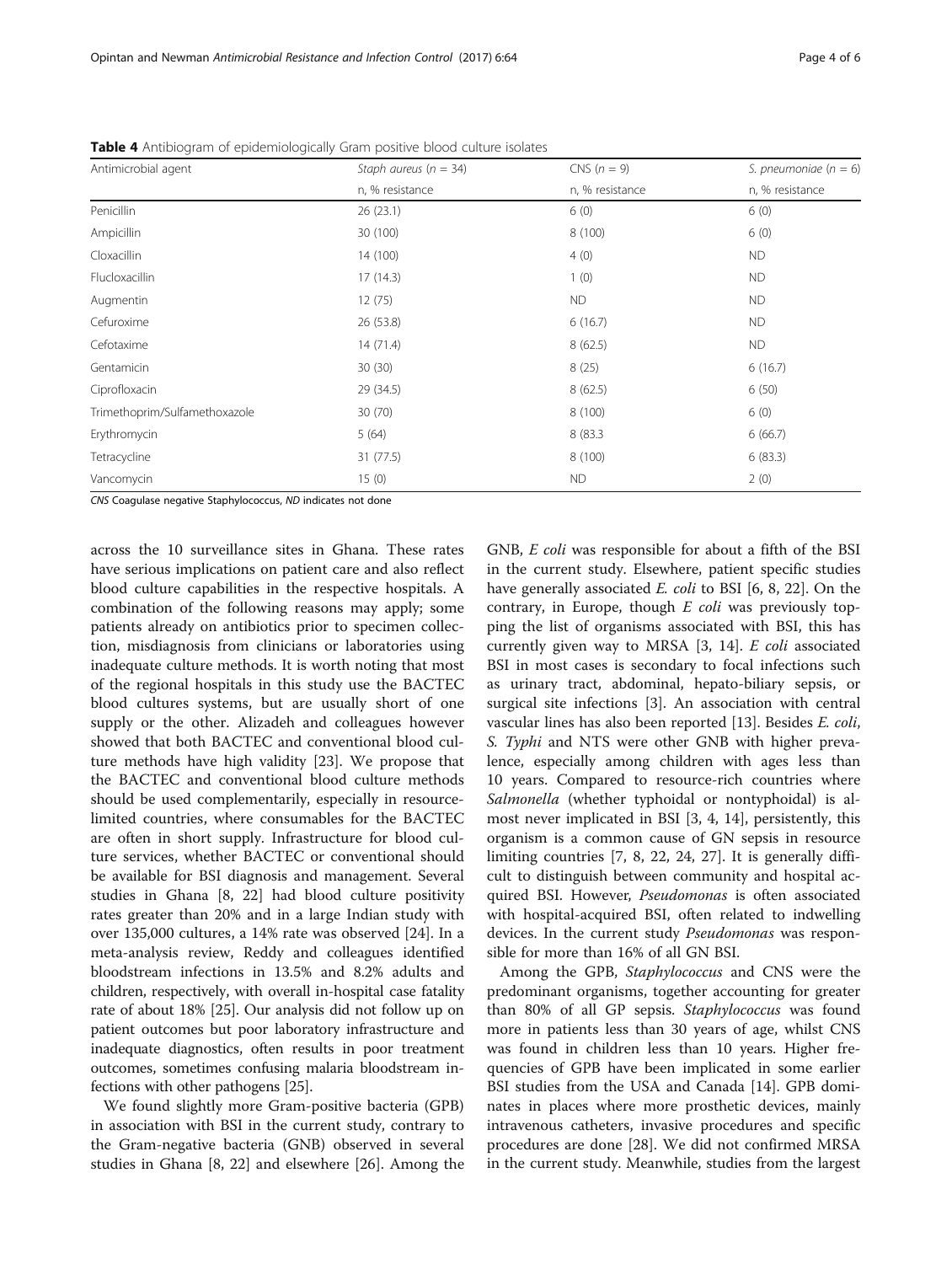<span id="page-4-0"></span>tertiary hospital in Ghana have reported MRSA, primarily based on cefoxitin resistance [8, [22\]](#page-5-0). This tertiary hospital did not submit data for the current surveillance. MRSA associated BSI has been reported elsewhere. In England, mandatory and voluntary surveillance systems helped in reducing high MRSA bacteraemia [\[29](#page-5-0)]. Streptococcus pneumoniae, the next frequent GPB were predominantly found in children less than 5 years of age, comparable to other observations [8].

The high prevalence of antimicrobial drug resistance (AMR) observed in the GNB associated with BSI is alarming. Among the GNB, it appears meropenem and amikacin are the last resort antimicrobials. The hospitals in our surveillance reported and submitted data only on multi-drug resistant isolates, and we did not have information on the isolates susceptible. However, management of BSI in these patients with these high resistant bacteria will be difficult and may have bad outcomes. Extended spectrum beta-lactamase (ESBLs) and carbapenemase producing enterobacteriaceae (CRE) isolates in the current analysis is a worrying concern. These hydrolyzing enzymes render these antimicrobials ineffective, but are sparingly screened for in Ghana, especially, in bloodstream infections [8, [30](#page-5-0)]. Elsewhere, relatively high levels of these enzymes have been found in bloodstream isolates [[31](#page-5-0)]. Scaling up of laboratory capacity in resourcelimited countries like Ghana is urgently needed. In the absence of molecular assays for these enzymes, phenotypic assays would be helpful for patient management. GPB like Staphylococcus and CNS were also resistant to older antibiotics. We did not observe any MRSA (by molecular assay) and vancomycin resistant Staphylococcus in the current study, contrarily to other investigations in Ghana [8]. However, it is important to highlight that all Staphylococcus aureus isolates submitted by participating laboratories were resistant to cloxacillin (Table [4](#page-3-0)). Since cefoxitin is a better inducer for mecA (MRSA), it is currently preferred to oxacillin. A polymerase chain reaction (PCR), targeting the *mecA* gene remains the gold standard for MRSA confirmation [\[32\]](#page-5-0). However, PCR is seldom used in routine clinical laboratories because of logistics and inability to standardized laboratory protocols. The current study is not without limitations, which includes incomplete data sets and detailed clinical information. No clinical information was available about the patients from the participating laboratories. It is therefore difficult to differentiate between community acquired and hospital acquired BSIs [\[15, 17](#page-5-0)]. Complete clinical information, if available will help in ruling out some possible skin contaminants, which many include some CNS. Information on blood culture contaminants has implication on cost and practice. Finally, the relatively fewer numbers of bacterial isolates tested in any particular species limits the power of our study.

### Conclusion

E. coli and Salmonella (typhoidal and NTS), Staphylococcus aureus, CNS and Streptococcus pneumoniae are often associated with BSI in Ghana. Most of these organisms are resistant to common antibiotics. Active and continuous surveillance systems will play a dual role in monitoring BSI and AMR.

#### Acknowledgement

We acknowledge all the laboratories that participated in this study. Reuben Arhin Essel, Amos Akanwena, Mary Osei and Abena Lawson are appreciated for providing technical assistance. Beverly Egyir performed MRSA screening test and we are grateful to her.

#### Funding

None to declare.

#### Availability of data and materials

Data and materials have been provided in the main manuscript. Additional information can be found in [[9](#page-5-0)].

#### Authors' contributions

JAO and MJN designed the study. JAO analyzed data and drafted manuscript. Both authors read and approved the final manuscript.

#### Competing interests

The authors declare that they have no competing interests.

#### Consent for publication

Not applicable.

#### Ethics approval and consent to participate

Not applicable in this study as analysis was done on previous surveillance data. Ethical issues were considered under previous study.

#### Publisher's Note

Springer Nature remains neutral with regard to jurisdictional claims in published maps and institutional affiliations.

#### Received: 15 January 2017 Accepted: 9 June 2017 Published online: 13 June 2017

#### References

- 1. Fabbro-Peray P, Sotto A, Defez C, Cazaban M, Molinari L, Pinède M, et al. Mortality attributable to nosocomial infection: a cohort of patients with and without nosocomial infection in a French university hospital. Infect Control Hosp Epidemiol. 2007;28:265–72.
- 2. Munson EL, Diekema DJ, Beekmann SE, Chapin KC, Doern GV. Detection and treatment of bloodstream infection: laboratory reporting and antimicrobial management. J Clin Microbiol. 2003;41:495–7.
- Wilson J, Elgohari S, Livermore DM, Cookson B, Johnson A, Lamagni T, et al. Trends among pathogens reported as causing bacteraemia in England, 2004-2008. Clin Microbiol Infect. 2011;17:451–8.
- 4. Adam HJ, DeCorby M, Rennie R, Karlowsky JA, Hoban DJ, Zhanel GG, et al. Prevalence of antimicrobial resistant pathogens from blood cultures from Canadian hospitals: results of the CANWARD 2007-2009 study. Diagn Microbiol Infect Dis. 2011;69:307–13.
- 5. Hamer DH, Darmstadt GL, Carlin JB, Zaidi AK, Yeboah-Antwi K, Saha SK, et al. Etiology of bacteremia in young infants in six countries. Pediatr Infect Dis J. 2015;34:e1–8.
- 6. Krakash KP, Vinod A, Geethanjali PP. Bloodstream bacterial pathogens and their antibiotic resistance pattern in Dhahira Region, Oman. Oman Med J. 2011;26:240–79.
- 7. Nielsen MV, Sarpong N, Krumkamp R, Dekker D, Loag W, Amemasor S, et al. Incidence and characteristics of bacteremia among children in rural Ghana. PLoS One. 2012;7:e44063.
- 8. Obeng-Nkrumah N, Labi AK, Addison NO, Labi JE, Awuah-Mensah G. Trends in paediatric and adult bloodstream infections at a Ghanaian referral hospital: a retrospective study. Ann Clin Microbiol Antimicrob. 2016;15:49.